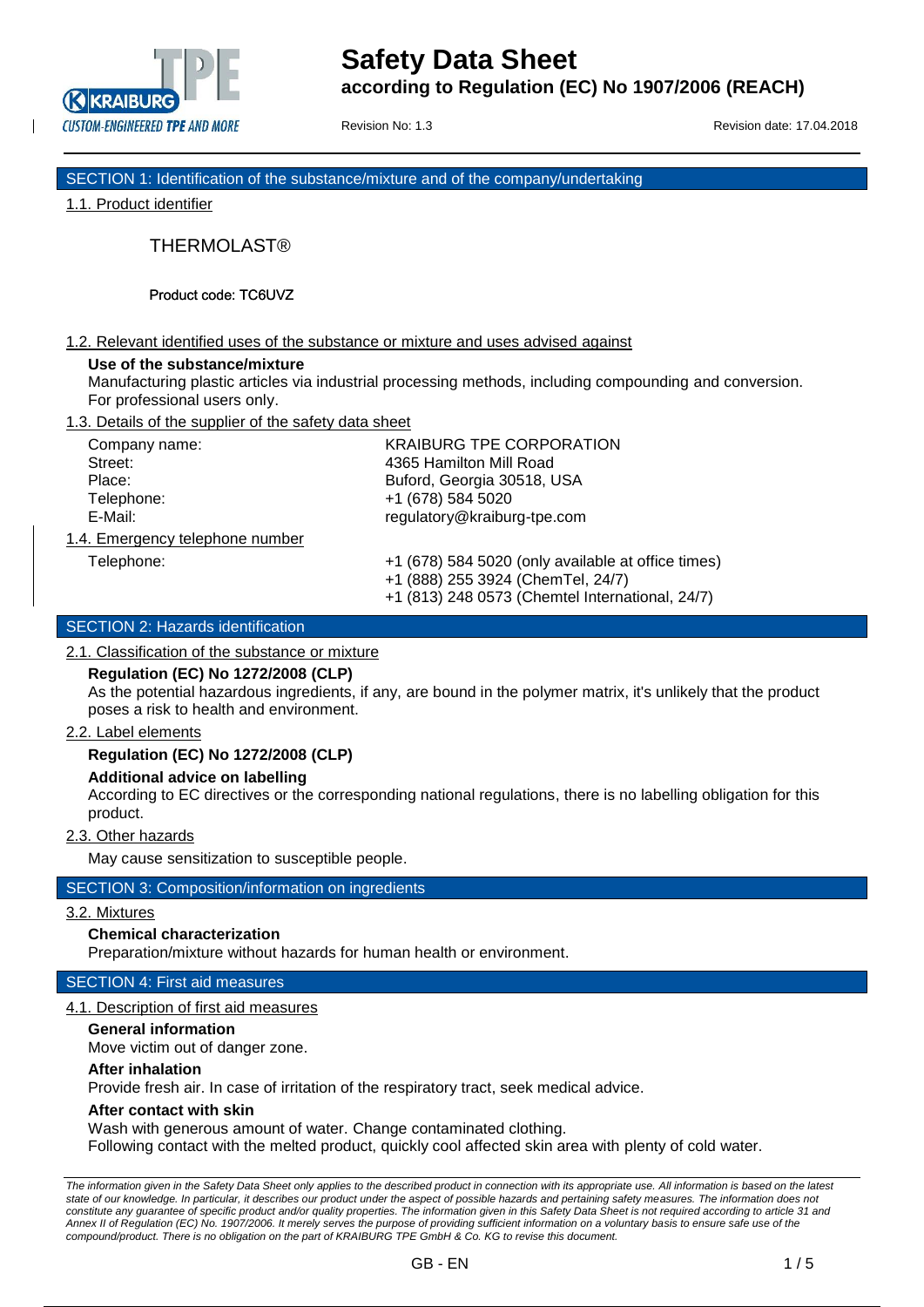

Revision No: 1.3 **Revision date: 17.04.2018** 

# **After contact with eyes**

Rinse eyes immediately with water or in the eye-bath carefully and thoroughly. In case of troubles or persistent symptoms, consult an ophthalmologist.

#### **After ingestion**

Rinse mouth thoroughly with water.

## 4.2. Most important symptoms and effects, both acute and delayed

In case of skin irritation, seek medical treatment.

#### 4.3. Indication of any immediate medical attention and special treatment needed

No special measures are necessary.

## SECTION 5: Firefighting measures

#### 5.1. Extinguishing media

#### **Suitable extinguishing media**

Extinguishing materials should be selected according to the surrounding area; alcohol resistant foam, dry extinguishing powder, carbon dioxide (CO2) or water spray.

## **Unsuitable extinguishing media**

High power water jet.

5.2. Special hazards arising from the substance or mixture

Toxic fumes may occure in case of fire.

Pyrolysis products, toxic.

## 5.3. Advice for firefighters

In case of fire: Wear self-contained breathing apparatus

#### SECTION 6: Accidental release measures

6.1. Personal precautions, protective equipment and emergency procedures

Provide adequate ventilation. Wear respiratory protection in the presence of vapour, dust, and aerosols.

#### 6.2. Environmental precautions

No special environmental protection measures are necessary.

## 6.3. Methods and material for containment and cleaning up

Collect mechanically. Treat the assimilated material according to the section on waste disposal.

#### 6.4. Reference to other sections

See protective measures under point 7 and 8.

## SECTION 7: Handling and storage

## 7.1. Precautions for safe handling

#### **Advice on safe handling**

No special handling instructions are necessary.

**Advice on protection against fire and explosion**

Keep away from sources of ignition - No smoking.

## 7.2. Conditions for safe storage, including any incompatibilities

#### **Requirements for storage rooms and vessels** Store in a cool and dry place.

**Advice on storage compatibility** Keep away from food, drink and animal feedingstuffs.

#### SECTION 8: Exposure controls/personal protection

## 8.1. Control parameters

# **Additional advice on limit values** not applicable

*The information given in the Safety Data Sheet only applies to the described product in connection with its appropriate use. All information is based on the latest*  state of our knowledge. In particular, it describes our product under the aspect of possible hazards and pertaining safety measures. The information does not constitute any guarantee of specific product and/or quality properties. The information given in this Safety Data Sheet is not required according to article 31 and *Annex II of Regulation (EC) No. 1907/2006. It merely serves the purpose of providing sufficient information on a voluntary basis to ensure safe use of the compound/product. There is no obligation on the part of KRAIBURG TPE GmbH & Co. KG to revise this document.*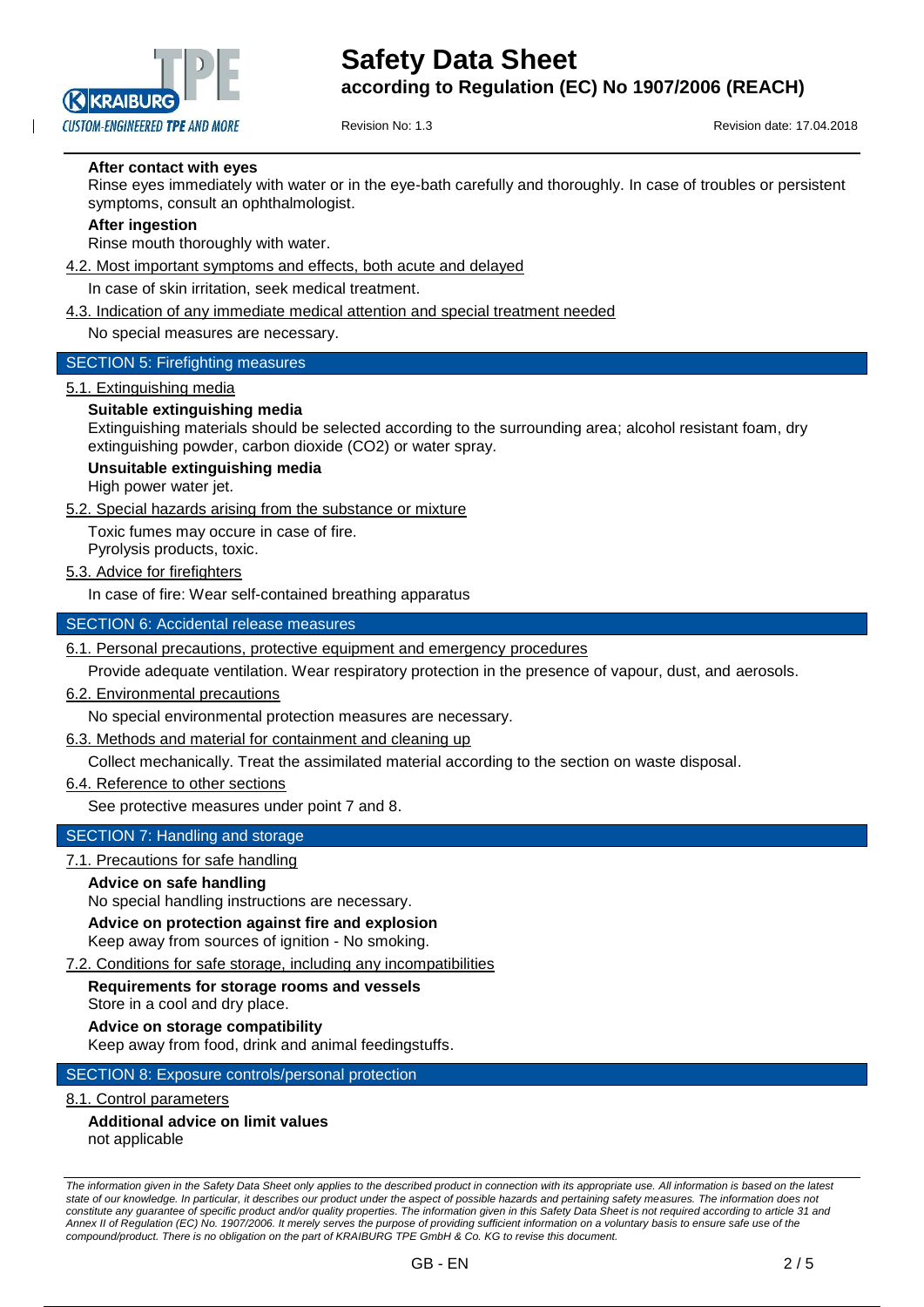

Revision No: 1.3 **Revision date: 17.04.2018** 

**Test method**

# 8.2. Exposure controls

## **Protective and hygiene measures**

Take off contaminated clothing and wash before reuse. Wash hands before breaks and at the end of work. When using do not eat or drink.

#### **Eye/face protection**

Wear eye/face protection. Suitable eye protection: Framed glasses.

#### **Hand protection**

Wear suitable gloves. Required properties: heat-resistant.

#### **Respiratory protection**

Provide sufficient ventilation and punctiform suction at critical points.

#### SECTION 9: Physical and chemical properties

#### 9.1. Information on basic physical and chemical properties

| Physical state: | solid          |
|-----------------|----------------|
| Odour:          | characteristic |
|                 |                |

#### pH-Value: not determined

**Changes in the physical state** Melting point:  $> 120 °C$ Initial boiling point and boiling range: not determined Flash point: > 250 °C

#### **Flammability**

Solid: **not determined** and the solid: **not determined** and the solid: **not determined** and the solid: Gas: **not applicable** contains the contains of the contains of the contains of the contains of the contains of the contains of the contains of the contains of the contains of the contains of the contains of the contains of Lower explosion limits: not determined Upper explosion limits: not determined Ignition temperature:  $\qquad \qquad \qquad$  not determined

# **Auto-ignition temperature**

Solid: **not determined** and the solid: **not determined** and the solid: **not determined** and the solid: Gas: **not applicable**  $\sim$  not applicable Decomposition temperature: not determined

## **Oxidizing properties not oxidizing**

Vapour pressure: not applicable values of a price and applicable values of applicable values of  $\sim$ Density (at 20 °C):  $0.9 - 1.5$  g/cm<sup>3</sup> Water solubility: example of the solubility: the practically insoluble that  $\mathbf p$  is practically insoluble

# **Solubility in other solvents not determined**

Partition coefficient: not determined Vapour density: not determined Evaporation rate: not determined

#### 9.2. Other information

Solid content: not determined Bulk density:  $0.45 - 0.8$  kg/dm<sup>3</sup>

# SECTION 10: Stability and reactivity

#### 10.1. Reactivity

There are no data available on the preparation/mixture itself.

## 10.2. Chemical stability

There are no data available on the preparation/mixture itself.

#### 10.3. Possibility of hazardous reactions

There are no data available on the preparation/mixture itself.

*The information given in the Safety Data Sheet only applies to the described product in connection with its appropriate use. All information is based on the latest*  state of our knowledge. In particular, it describes our product under the aspect of possible hazards and pertaining safety measures. The information does not constitute any guarantee of specific product and/or quality properties. The information given in this Safety Data Sheet is not required according to article 31 and *Annex II of Regulation (EC) No. 1907/2006. It merely serves the purpose of providing sufficient information on a voluntary basis to ensure safe use of the compound/product. There is no obligation on the part of KRAIBURG TPE GmbH & Co. KG to revise this document.*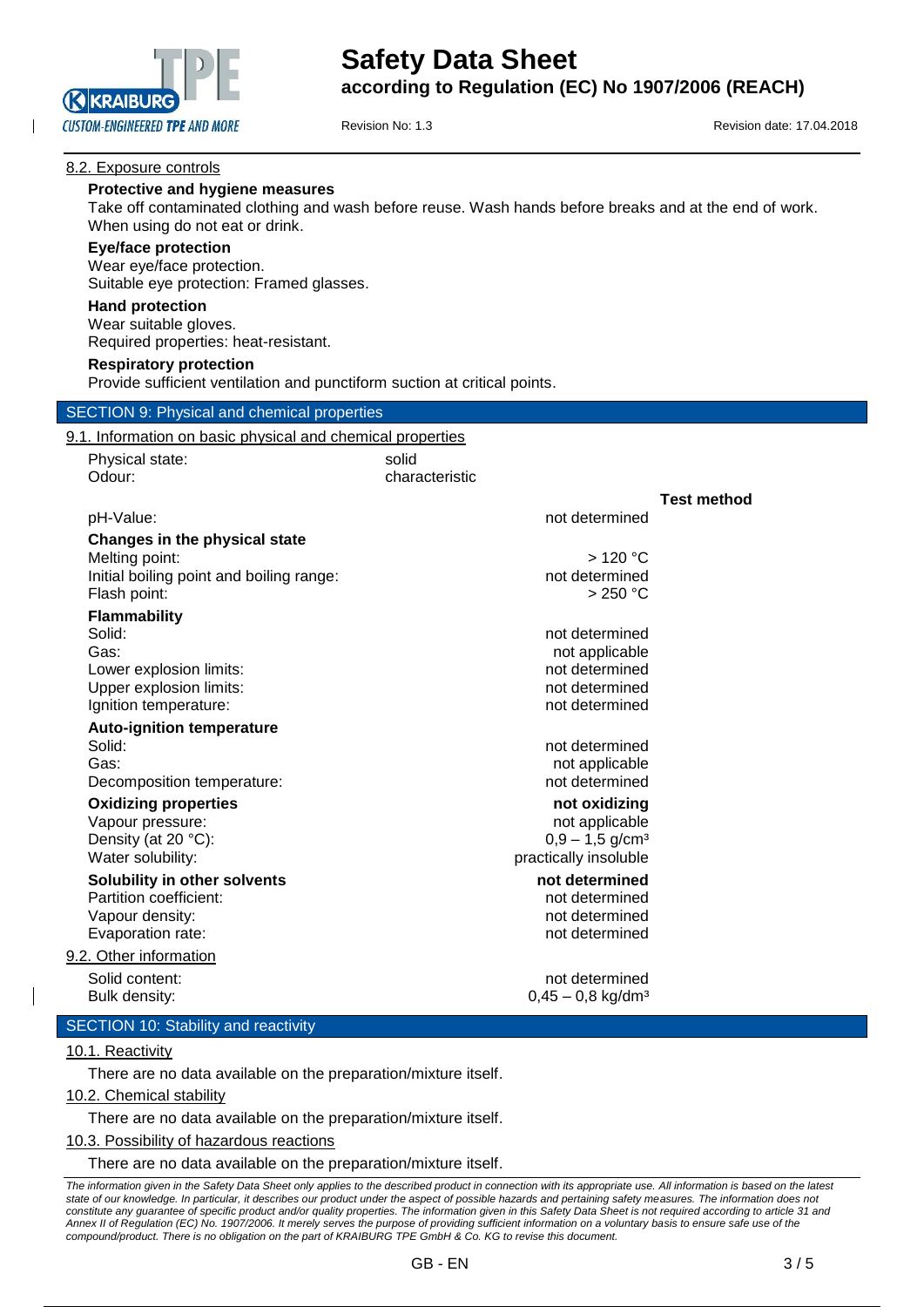

Revision No: 1.3 **Revision date: 17.04.2018** 

# 10.4. Conditions to avoid

Oxidizing agents. Keep away from heat/sparks/open flames/hot surfaces. - No smoking.

# 10.5. Incompatible materials

There are no data available on the preparation/mixture itself.

10.6. Hazardous decomposition products

Carbon dioxide. Carbon monoxide. Pyrolysis products, toxic.

## SECTION 11: Toxicological information

11.1. Information on toxicological effects

#### **Toxicocinetics, metabolism and distribution**

There are no data available on the preparation/mixture itself.

#### **Practical experience**

#### **Other observations**

Frequently or prolonged contact with skin may cause dermal irritation.

# SECTION 12: Ecological information

## 12.1. Toxicity

There are no data available on the preparation/mixture itself.

12.2. Persistence and degradability

There are no data available on the preparation/mixture itself.

12.3. Bioaccumulative potential

There are no data available on the preparation/mixture itself.

12.4. Mobility in soil

There are no data available on the preparation/mixture itself.

12.5. Results of PBT and vPvB assessment

This substance does not meet the criteria for classification as PBT or vPvB.

12.6. Other adverse effects

No symptoms known up to now.

# SECTION 13: Disposal considerations

# 13.1. Waste treatment methods

#### **Advice on disposal**

Waste disposal according to official state regulations.

#### **Waste disposal number of waste from residues/unused products**

070299 WASTES FROM ORGANIC CHEMICAL PROCESSES; wastes from the MFSU of plastics, synthetic rubber and man-made fibres; wastes not otherwise specified

#### **Waste disposal number of used product**

070299 WASTES FROM ORGANIC CHEMICAL PROCESSES; wastes from the MFSU of plastics, synthetic rubber and man-made fibres; wastes not otherwise specified

#### **Waste disposal number of contaminated packaging**

150106 WASTE PACKAGING; ABSORBENTS, WIPING CLOTHS, FILTER MATERIALS AND PROTECTIVE CLOTHING NOT OTHERWISE SPECIFIED; packaging (including separately collected municipal packaging waste); mixed packaging

#### **Contaminated packaging**

Completely emptied packings can be re-cycled.

# SECTION 14: Transport information

#### **Land transport (ADR/RID)**

## **Other applicable information (land transport)**

No dangerous good in sense of this transport regulation.

*The information given in the Safety Data Sheet only applies to the described product in connection with its appropriate use. All information is based on the latest state of our knowledge. In particular, it describes our product under the aspect of possible hazards and pertaining safety measures. The information does not*  constitute any guarantee of specific product and/or quality properties. The information given in this Safety Data Sheet is not required according to article 31 and *Annex II of Regulation (EC) No. 1907/2006. It merely serves the purpose of providing sufficient information on a voluntary basis to ensure safe use of the compound/product. There is no obligation on the part of KRAIBURG TPE GmbH & Co. KG to revise this document.*